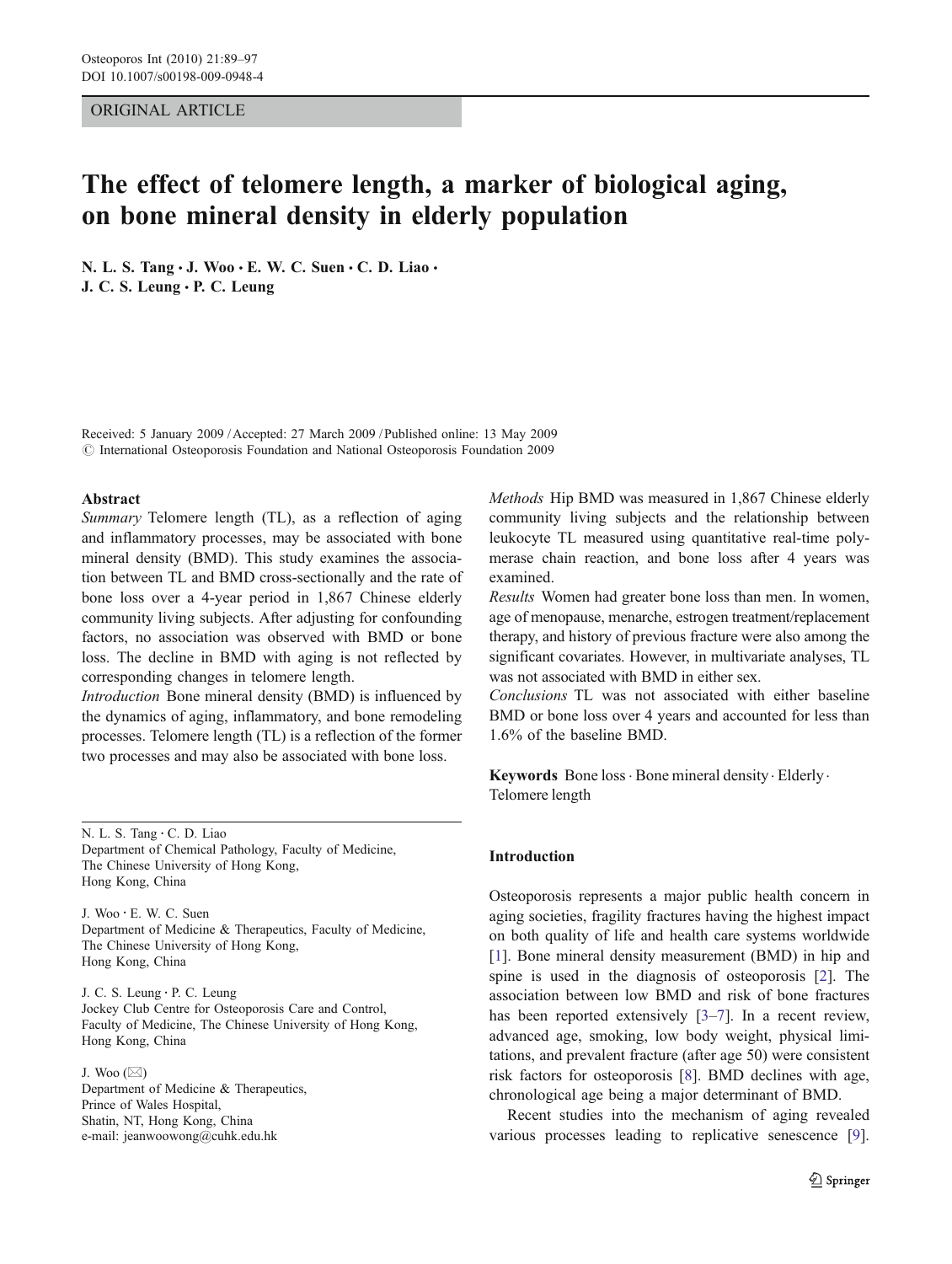Critically short telomere length is a marker of biological aging [[10\]](#page-7-0). In addition to natural replicative attrition, the inflammatory process also enhances the rate of telomere length (TL) attrition, such that association between TL and chronic inflammatory states has been documented. Telomeres consist of short unique repeated DNA sequence (TTAGGG), and specialized proteins are located at both ends of linear chromosomes in humans. They act as the cap of the chromosome and maintain genomic integrity by preventing chromosome fusions and atypical recombination [\[11\]](#page-7-0). Due to the end replication problem of DNA, telomeres shorten in each cell division. Therefore, telomere length and its attrition reflect on cellular replication history and cellular senescence and is considered a new marker of biological aging, representing a new but different dimension of the aging process from chronological age. With respect to bone health, replicative aging of osteoblast precursor cells has been demonstrated and shown to be associated with telomere attrition in this cell type [\[12](#page-7-0)]. Furthermore, exacerbated telomere erosion is also a common feature in other diseases associated with chronic inflammation such as autoimmune and ischemic heart diseases [[13](#page-7-0), [14\]](#page-7-0).

There are genetic and environmental determinants for BMD. Genetic determinants of BMD have been described extensively [[15](#page-7-0)–[18\]](#page-7-0). Genetic studies include candidate gene association, familial linkage, and genome-wide association (GWA) studies [[19,](#page-7-0) [20\]](#page-7-0). On the other hand, smoking, immobility, and chronic inflammatory conditions have been documented as common environmental risk factors associated with osteoporosis. It is interesting to find that proinflammatory genes were also associated with osteoporosis in the latest GWA studies. For example, one of the predisposition genes for osteoporosis is the receptor activator of nuclear factor κB ligand (RANKL) [[21](#page-7-0)]. Chronic inflammation with activated T cells induced the expression of RANKL gene and enhanced bone resorption. These results indicate a strong role of inflammatory response in bone loss [[22](#page-8-0)–[24\]](#page-8-0).

Since both bone loss and telomere attrition have been linked to inflammation, it has been hypothesized that short telomere length is a risk factor for osteoporosis. In a small cohort of 84 elderly men, telomere length was not associated with baseline forearm BMD, but it was associated with bone loss at a borderline significance  $(P=0.03)$  [\[25](#page-8-0)]. In another study of 2,150 women aged between 18 and 80, telomere length was significantly correlated with forearm and spine BMD [\[26\]](#page-8-0). These findings suggest that telomere length may be a predictor or marker for osteoporosis and impending bone loss in aging populations. To date, there have not been any studies in Chinese populations. As part of a territory-wide study on bone health in older people aged 65 and over, we examined the association between telomere length, baseline BMD, and its change over 4 years.

# Methods

## Study subjects

A community cohort of 2,000 men and 2,000 women aged 65 or above were recruited from community centers for the elderly and housing estates in Hong Kong. In the recruitment process, about one third of the volunteers were stratified to each of the age groups of 65–69, 70–74, and 75 or above. DNA samples were available and analyzed in a subgroup of 963 men and 904 women. At recruitment, participants completed a detailed questionnaire containing information on demographics, medical and drug histories, smoking status, and dietary intake [[27\]](#page-8-0). The presence or absence of diseases was reported as diagnosed by their doctors. The study had been approved by the Clinical Research Ethics Committee of the Chinese University of Hong Kong, and informed consent was obtained from all participants.

Bone mineral density at the hip and femoral neck was measured using dual X-ray absorbtiometry (DXA) by Hologic QDR-4,500 W densitometers (Hologic, Waltham, MA, USA). The coefficient of variation (in vivo) in our laboratory was 0.7% at the hip [\[28](#page-8-0)]. Clinical osteoporosis at the hip was defined using the WHO criteria of a T-score less than −2.5. Body weight was measured with subjects wearing a light gown using the Physician Balance Beam Scale (Healthometer, Illinois, USA). Height was measured by the Holtain Harpenden standiometer (Holtain, Crosswell, UK). Body mass index (BMI) was calculated by dividing the weight in kilograms by the square of the height in meters.

Information about usual level of physical activity was also recorded using the Physical Activity Scale of the Elderly (PASE). This is a 12-item scale measuring the average number of hours per day spent in leisure, household, and occupational physical activities over the previous 7-day period. Activity weights for each item were determined based on the amount of energy expended, and each item score was calculated by multiplying the activity weight by activity daily frequency. A summary score of all the items reflect the daily physical activity level [\[29](#page-8-0)].

#### Four-year follow-up

All participants were invited for a 4-year follow up. During the follow-up examination, information on disease status and fracture history was recorded. Anthropometry and BMD were also measured. Changes in BMD were determined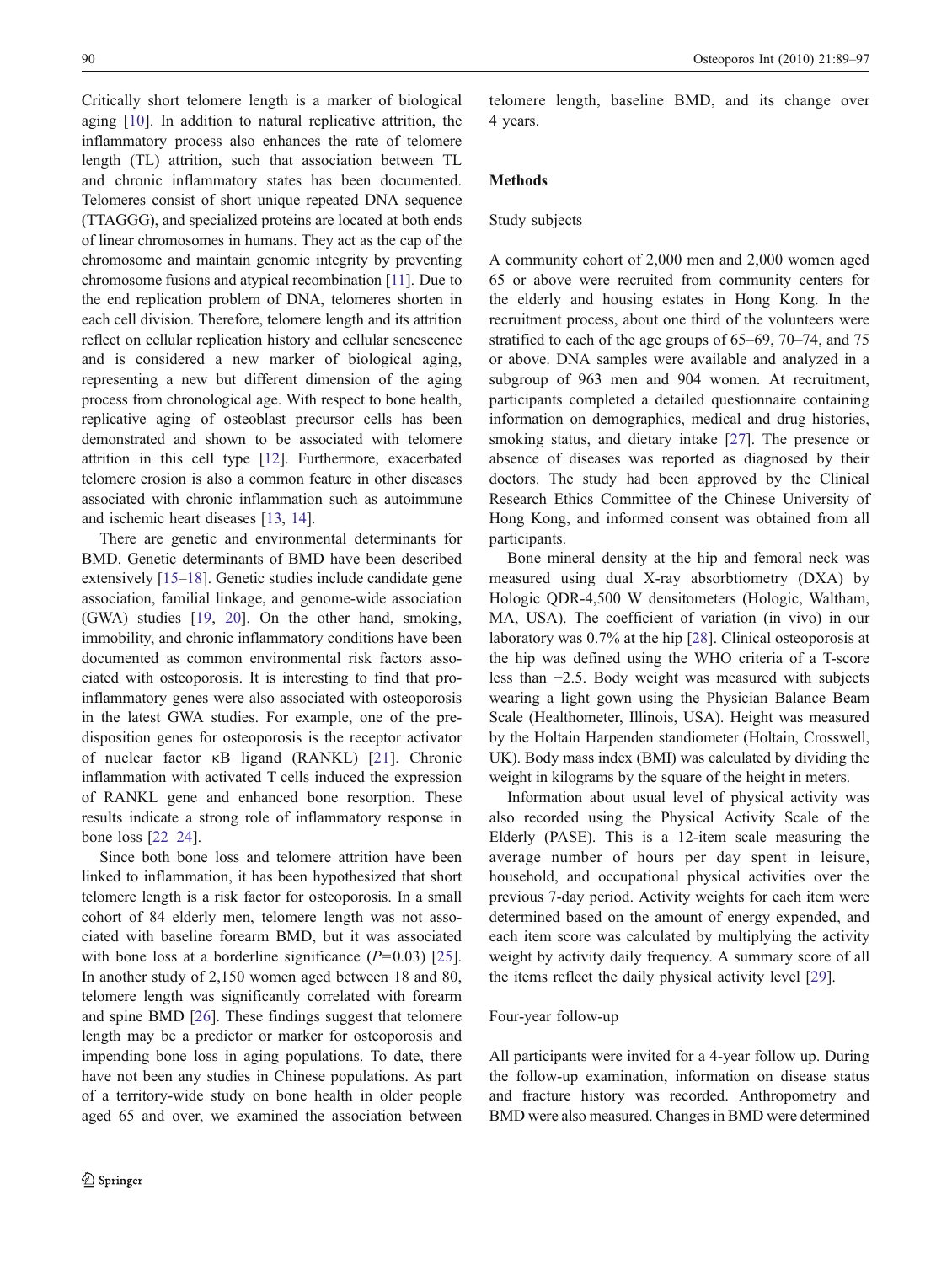<span id="page-2-0"></span>during the 4-year period. Seven hundred twenty-seven men and 735 women came back for follow-up.

Telomere length measurement by quantitative real-time polymerase chain reaction

The principle of the laboratory method has been previously described [\[27\]](#page-8-0). In short, DNA was extracted in the peripheral blood by phenol-chloroform method and stored at −80°C with concentration >100 ng/μl (whereas working samples of 20 ng/ $\mu$ l were prepared before analysis). Telomere length measurement followed the method published by Cawthon [[30\]](#page-8-0) with modification [[31\]](#page-8-0). Unlike the traditional method using terminal restriction fragment (TRF) analysis, this method used the technique of quantitative real-time polymerase chain reaction (qRT-PCR), which has the advantage of high throughput, time-saving, and reproducible estimation of telomere length [\[30](#page-8-0), [32](#page-8-0)–[34](#page-8-0)]. Roche LightCycler 480 (Roche, Mannheim, Germany) was used to perform the qRT-PCR with primer sequences obtained from Cawthon [[31](#page-8-0)]. The  $T/S$  ratio (C<sub>t(telomere assay</sub>)  $C_{t(single-copy gene assay)})$  was used to assess the relative length of telomere, while  $C_t$  is the fractional cycle number for a threshold fluorescence level to be reached during qRT-PCR. The T/S ratio ( $\Delta \Delta$ Ct) was then plotted against a standard calibration curve using samples with predetermined telomere lengths to obtain the telomere length in unit of kilobase pairs (kbp). The coefficient of variation  $\%$  (CV%) of the Ct measurements of the telomere and the single-copy gene probes were 3.6% and 1.8%, respectively. Two control samples were analyzed in duplicates in each batch of assays; one sample was collected from volunteers of age of 20s representing a long telomere control (long QC, by TRF= 11.6 kbp) and another one from an elderly subject representing a short telomere control (short QC, by TRF= 8.2 kbp). Within-batch and between-batch analytical imprecisions were determined from over 20 batches of assays using these two samples. The within-batch and betweenbatch CV% of  $\Delta\Delta$ Ct was 11.9% and 11.2% for the long QC sample. For the short QC sample, they were 8.1% and 14.2%, respectively.

A calibration curve was drawn by using  $\Delta\Delta$ Ct values obtained from five different samples of predetermined TL by TRF method. The coefficient of determination  $(R^2)$  of the linear correlation between TL by TRF method and  $\Delta\Delta$ Ct was 0.63, which was similar to that reported ( $R^2$ = 0.68) in the original description of the  $\Delta\Delta$ Ct method by Cawthon [[22\]](#page-8-0). Calibration to TL in kbp was carried out independently for each batch which in a way partially corrected for between-batch variation in determination of  $\Delta\Delta$ Ct and TL. After calibration to TL in kbp, the withinbatch and between-batch CV% of TL was 8.5% and 7.5% for the long QC sample. For the short QC sample, they were 6.3% and 6.1%, respectively. A reduction of betweenbatch CV% was noted which reflected a partial correction of the between-batch variation in the calibration process.

| <b>Table 1</b> Characteristics of the<br>study cohort at baseline                                                          | Characteristics                        | Mean $\pm$ SD or N (%) |                   | P for gender<br>difference <sup>a</sup> |  |
|----------------------------------------------------------------------------------------------------------------------------|----------------------------------------|------------------------|-------------------|-----------------------------------------|--|
|                                                                                                                            |                                        | Male $(N=963)$         | Female $(N=904)$  |                                         |  |
|                                                                                                                            | Age                                    | $72.8 \pm 5.0$         | $71.8 \pm 5.1$    |                                         |  |
|                                                                                                                            | 65–69 age group $(\% )$                | 287 (29.8%)            | 360 (39.8%)       |                                         |  |
|                                                                                                                            | 70–74 age group $(\% )$                | 342 (35.5%)            | $306(33.8\%)$     |                                         |  |
|                                                                                                                            | $\geq$ 75 age group (%)                | 334 (34.7%)            | 238 (26.3%)       |                                         |  |
|                                                                                                                            | BMI $(kg/m2)$                          | $23.4 \pm 3.08$        | $23.9 \pm 3.5$    | 0.001                                   |  |
|                                                                                                                            | Telomere length (kb)                   | $5.40 \pm 1.62$        | $5.95 \pm 2.23$   | < 0.001                                 |  |
|                                                                                                                            | PASE score                             | $94.9 \pm 49.4$        | $90.7 \pm 35.4$   | 0.035                                   |  |
|                                                                                                                            | Calcium intake $(g/day)$               | $0.625 \pm 0.302$      | $0.578 \pm 0.282$ | < 0.001                                 |  |
|                                                                                                                            | Smoking (current or ex-smoker) $(\% )$ | 599 (62.2%)            | $76(8.4\%)$       | < 0.001                                 |  |
|                                                                                                                            | History of CHD $(\% )$                 | $97(10.1\%)$           | 78 (8.6%)         | 0.302                                   |  |
|                                                                                                                            | History of fracture $(\% )$            | 132(13.7%)             | 180 $(19.9\%)$    | < 0.001                                 |  |
|                                                                                                                            | Reproductive history in women subjects |                        |                   |                                         |  |
| SD standard deviation, BMI<br>body mass index, PASE Physical<br>Activity Score for Elderly, CHD<br>coronary heart diseases | Age of menarche                        |                        | $15.9 \pm 2.4$    |                                         |  |
|                                                                                                                            | Age of menopause                       |                        | $49.2 \pm 4.7$    |                                         |  |
|                                                                                                                            | Number of children                     |                        | $4.8 \pm 2.3$     |                                         |  |
|                                                                                                                            | History of breast feeding $(\% )$      |                        | 752 (83.2%)       |                                         |  |
| <sup>a</sup> Student's $t$ test or chi-square<br>test as annropriate                                                       | History of estrogen treatment $(\%)$   |                        | $37(4.3\%)$       |                                         |  |

#### Table 1 Characteristics of the study cohort at baseline

test as appropriate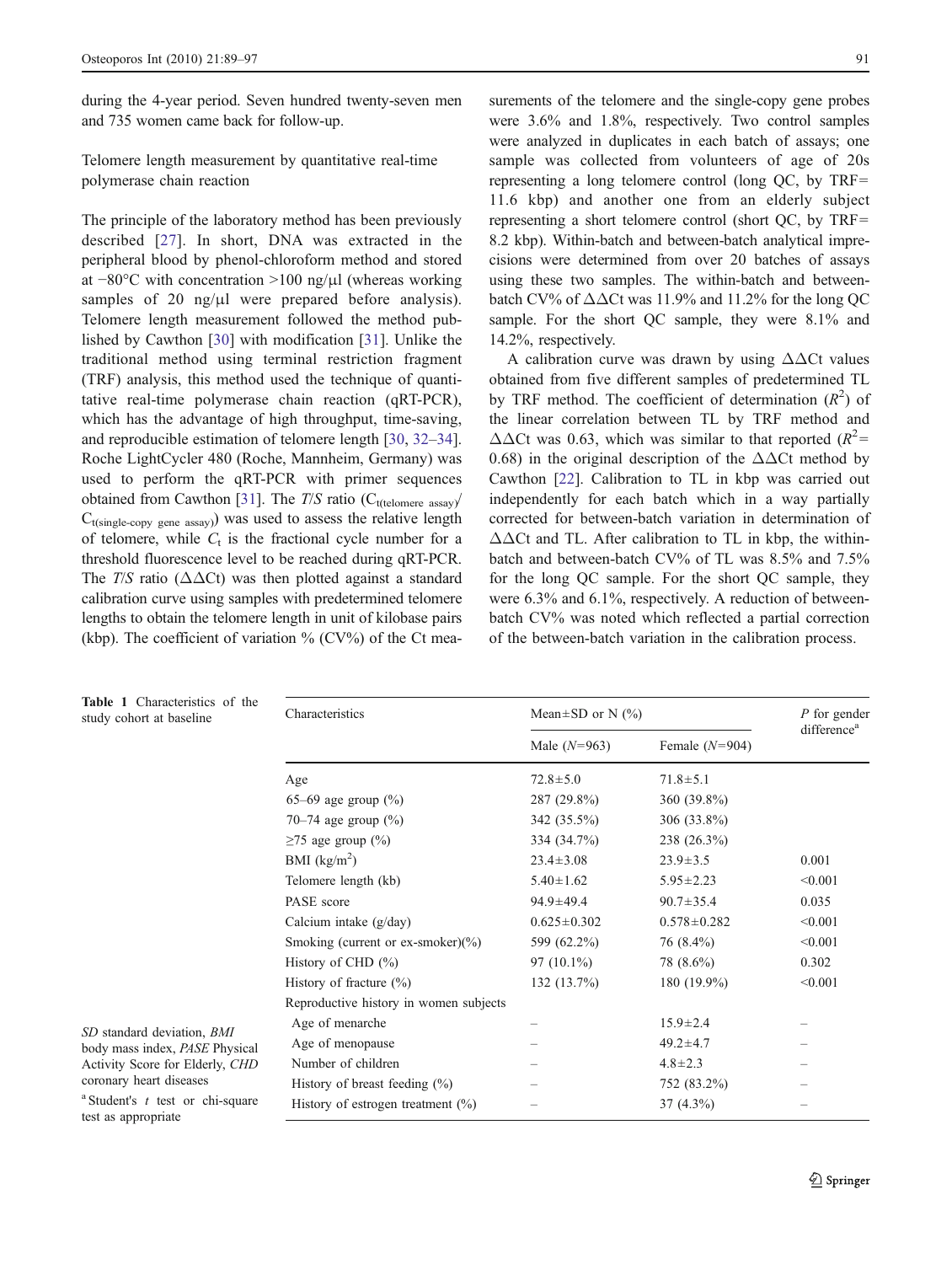<span id="page-3-0"></span>Table 2 BMDs of the study cohort at baseline, at 4 follow-up, and the changes BMD after 4 years

| <b>LADIC</b> $\angle$ Divides 01 the study<br>cohort at baseline, at 4-year | BMDs $(g/cm^2)$                   | Mean $\pm$ SD or N (%)         | P for gender<br>difference <sup>a</sup> |         |  |
|-----------------------------------------------------------------------------|-----------------------------------|--------------------------------|-----------------------------------------|---------|--|
| follow-up, and the changes in<br>BMD after 4 years                          |                                   | Male                           | Female                                  |         |  |
|                                                                             | Hip BMD                           |                                |                                         |         |  |
|                                                                             | At baseline                       | $N = 963$<br>$0.857 \pm 0.126$ | $N = 904$<br>$0.709 \pm 0.118$          | < 0.001 |  |
|                                                                             | At 4-year follow-up               | $N = 727$<br>$0.859 \pm 0.129$ | $N = 735$<br>$0.701 \pm 0.116$          | < 0.001 |  |
|                                                                             | Changes in BMD after 4 years      | $-0.007 \pm 0.029$             | $-0.016 \pm 0.031$                      | < 0.001 |  |
|                                                                             | $#$ of individuals with bone loss | 414 (56.9%)                    | 516 (70.2%)                             | < 0.001 |  |
|                                                                             | Femoral neck BMD                  |                                |                                         |         |  |
|                                                                             | At baseline                       | $N = 963$<br>$0.680 \pm 0.109$ | $N = 904$<br>$0.585 \pm 0.101$          | < 0.001 |  |
|                                                                             | At 4-year follow-up               | $N = 727$<br>$0.685 \pm 0.110$ | $N = 735$<br>$0.580 \pm 0.102$          | < 0.001 |  |
| <b>BMD</b> bone mineral density                                             | Changes in BMD after 4 years      | $-0.004 \pm 0.034$             | $-0.011 \pm 0.040$                      | < 0.001 |  |
| <sup>a</sup> Student's $t$ test or chi-square<br>test as appropriate        | $#$ of individual with bone loss  | 386 (53.1%)                    | 499 (67.9%)                             | < 0.001 |  |

# Statistical analysis

test as appropriate

Descriptive and analytical statistics were carried out using SPSS v15.0 (SPSS, Chicago, USA). Analytical errors of ΔΔCt and TL were partitioned into within-batch and between-batch errors using a BASIC program [[35](#page-8-0)]. Changes in hip BMD and TL were normally distributed, while heteroscedasticity was not demonstrated in the residual plots of regressions for BMD changes. This allows associations between telomere length and BMD at various sites to be analyzed using multivariate linear models. Covariates of TL and BMD were adjusted in the multivariate regression for both sexes, which included age, BMI,

PASE score, daily dietary vitamin D intake, history of smoking, heart diseases, and fracture. In addition, age of menarche, age of menopause, numbers of children, history of breast feeding, and estrogen treatment were also included as covariates for women [[36](#page-8-0)–[38\]](#page-8-0). PASE scores were grouped by deciles in the multivariate analysis. P value less than 0.05 were considered as statistically significant.

# Results

At baseline, 963 men and 904 women TL were measured in using real-time quantitative PCR assay. Characteristics of

Table 3 BMDs of the study cohort, separated by age groups, at baseline and the changes in BMD after 4 years

|                               | Age groups                          | Male              |                                                                | Female      |                   |                                                                |             |
|-------------------------------|-------------------------------------|-------------------|----------------------------------------------------------------|-------------|-------------------|----------------------------------------------------------------|-------------|
|                               |                                     | $\mathcal N$      | Mean $\pm$ SD                                                  | $P^{\rm a}$ | N                 | Mean $\pm$ SD                                                  | $P^{\rm a}$ |
| Baseline BMDs                 |                                     |                   | Total $N=963$                                                  |             |                   | Total $N=904$                                                  |             |
| Hip BMD                       | $65 - 69$<br>$70 - 74$              | 287<br>342        | $0.866 \pm 0.124$<br>$0.866 \pm 0.119$                         | 0.007       | 360<br>306        | $0.741 \pm 0.110$<br>$0.715 \pm 0.117$                         | < 0.001     |
|                               | $\geq$ 75                           | 334               | $0.839 \pm 0.134$                                              |             | 238               | $0.652 \pm 0.109$                                              |             |
| Femoral neck BMD              | $65 - 69$<br>$70 - 74$              | 287<br>342        | $0.693 \pm 0.107$<br>$0.686 \pm 0.106$                         | 0.004       | 360<br>306        | $0.617 \pm 0.095$<br>$0.584 \pm 0.099$                         | < 0.001     |
|                               | $\geq$ 75                           | 334               | $0.665 \pm 0.113$                                              |             | 238               | $0.539 \pm 0.093$                                              |             |
| Changes in BMDs after 4 years |                                     |                   | Total $N=727$                                                  |             |                   | Total $N=735$                                                  |             |
| Hip BMD                       | $65 - 69$<br>$70 - 74$              | 240<br>278        | $-0.004 \pm 0.026$<br>$-0.004 \pm 0.028$                       | 0.004       | 308<br>251        | $-0.013 \pm 0.032$<br>$-0.015 \pm 0.029$                       | 0.011       |
|                               | $\geq$ 75                           | 209               | $-0.016 \pm 0.032$                                             |             | 176               | $-0.021 \pm 0.032$                                             |             |
| Femoral neck BMD              | $65 - 69$<br>$70 - 74$<br>$\geq$ 75 | 240<br>278<br>209 | $-0.003 \pm 0.030$<br>$-0.001 \pm 0.034$<br>$-0.008 \pm 0.039$ | 0.049       | 308<br>251<br>176 | $-0.011 \pm 0.050$<br>$-0.008 \pm 0.033$<br>$-0.014 \pm 0.031$ | 0.360       |
|                               |                                     |                   |                                                                |             |                   |                                                                |             |

<sup>a</sup> Analysis of variance test comparing the BMD or BMD loss among the three age groups.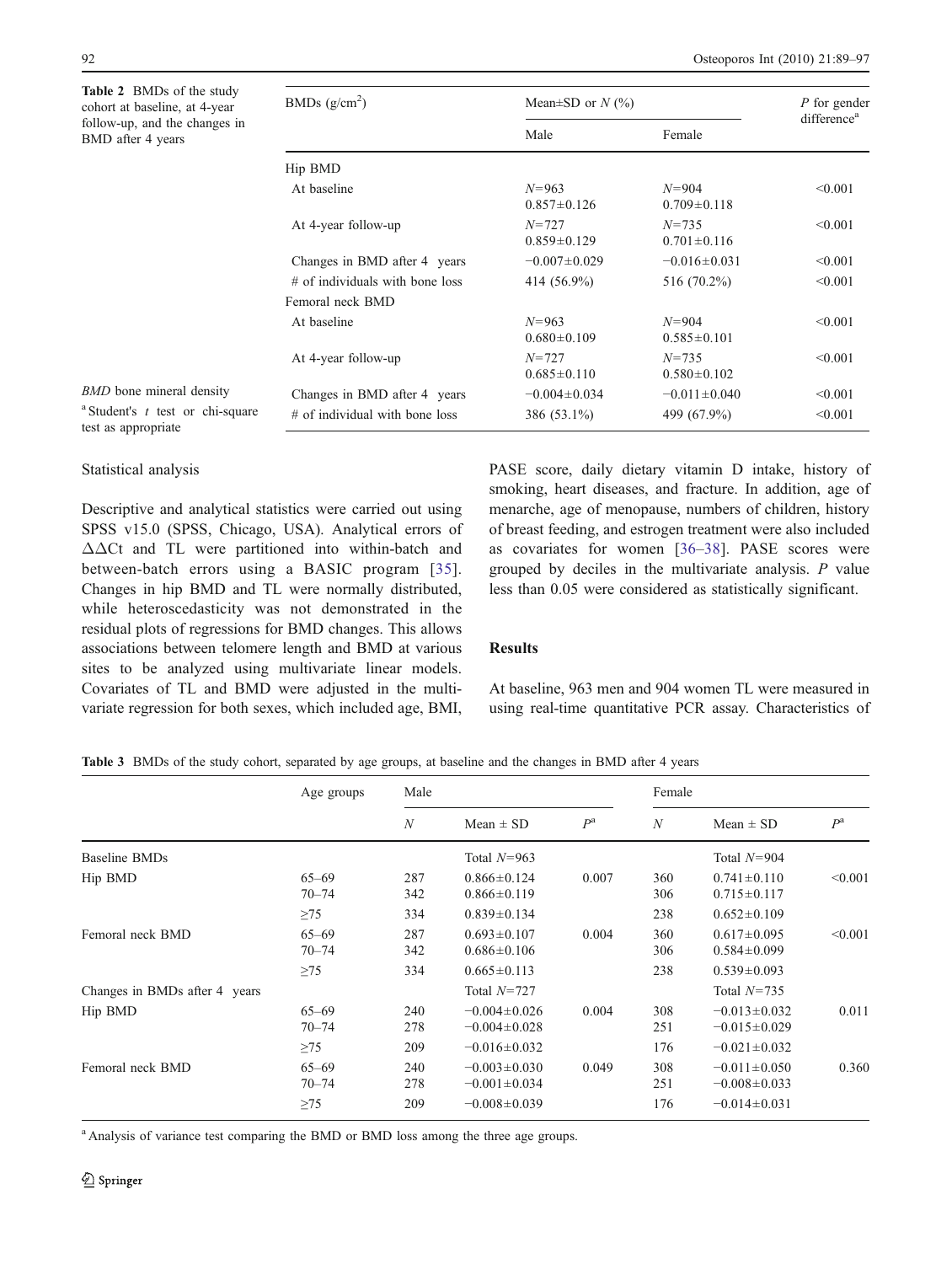<span id="page-4-0"></span>

Fig. 1 Distribution of telomere length in each age group

the subjects are shown in Table [1.](#page-2-0) Women had higher body mass index compared with men. Hip and femoral BMD were higher in men by 16% to 21% compared with women (Table [2\)](#page-3-0). After dividing subjects into three 5-year interval age groups, similar percentage differences between the two sexes were confirmed (Table [3\)](#page-3-0). During follow-up, 75% of men and 81% of women had returned at 4 years. Mean hip BMD loss was  $0.007$  g/cm<sup>2</sup> in men and greater in women  $(0.016 \text{ g/cm}^2; P<0.001,$  Table [2\)](#page-3-0). Similarly, loss in femoral neck BMD was greater in women  $(P<0.001)$ . BMD loss was highest in the oldest age group  $(\geq 75$  year old).

Mean telomere length was 5.40 and 5.95 kb for men and women, respectively. Women had longer telomere than men  $(P<0.001$ ; Table [1\)](#page-2-0). There was a general decreasing trend in TL with age in men, and the correlation between TL and age was statistically significant

Table 4 Multiple linear regression for association between telomere length and covariants with baseline BMDs

| Variables                     | <b>Baseline BMDs</b>                           |                  |                                                   |                  |  |  |  |
|-------------------------------|------------------------------------------------|------------------|---------------------------------------------------|------------------|--|--|--|
|                               | Hip BMD                                        |                  | Femoral neck BMD                                  |                  |  |  |  |
|                               | $\beta$ (95% CI)                               | $\boldsymbol{P}$ | $\beta$ (95% CI)                                  | $\boldsymbol{P}$ |  |  |  |
| Male $(N=963)$                |                                                |                  |                                                   |                  |  |  |  |
| Age                           | $-0.002$ ( $-0.003$ , 0.000)                   | 0.009            | $-0.002$ ( $-0.003$ , $-0.001$ )                  | 0.003            |  |  |  |
| <b>BMI</b>                    | 0.020(0.018, 0.023)                            | < 0.001          | 0.016(0.014, 0.018)                               | < 0.001          |  |  |  |
| PASE score in deciles         | $0.003$ $(0.000, 0.005)$                       | 0.034            | $0.002$ $(0.000, 0.004)$                          | 0.056            |  |  |  |
| Calcium intake (g/day)        | $0.015$ (-0.008, 0.038)                        | 0.201            | $0.017 (-0.003, 0.037)$                           | 0.097            |  |  |  |
| History of smoking            | $-0.026$ ( $-0.040$ , $-0.011$ )               | < 0.001          | $-0.014(-0.026, -0.001)$                          | 0.033            |  |  |  |
| History of CHD                | $-0.012$ ( $-0.035$ , 0.011)                   | 0.303            | $-0.015$ ( $-0.035$ , 0.006)                      | 0.157            |  |  |  |
| History of fracture           | $-0.015$ ( $-0.035$ , 0.005)                   | 0.143            | $-0.016$ ( $-0.034$ , 0.001)                      | 0.066            |  |  |  |
| Telomere length (kb)          | $0.002$ (-0.003, 0.006)<br>Model $R^2 = 0.282$ | 0.424            | $0.003$ (-0.001, 0.007)<br>Model $R^2 = 0.249$    | 0.112            |  |  |  |
| Female $(N=904)$              |                                                |                  |                                                   |                  |  |  |  |
| Age                           | $-0.005$ ( $-0.007$ , $-0.004$ )               | < 0.001          | $-0.005$ ( $-0.006$ , $-0.004$ )                  | < 0.001          |  |  |  |
| BMI                           | 0.016(0.014, 0.018)                            | < 0.001          | $0.012$ $(0.011, 0.014)$                          | < 0.001          |  |  |  |
| PASE score in deciles         | $0.001$ (-0.001, 0.004)                        | 0.221            | $0.001$ (-0.001, 0.003)                           | 0.189            |  |  |  |
| Calcium intake $(g/day)$      | $0.046$ $(0.024, 0.068)$                       | < 0.001          | 0.037(0.018, 0.056)                               | < 0.001          |  |  |  |
| History of smoking            | $-0.005$ $(-0.028, 0.018)$                     | 0.665            | $0.001$ (-0.019, 0.021)                           | 0.930            |  |  |  |
| History of CHD                | $0.002$ (-0.020, 0.024)                        | 0.844            | $0.005$ (-0.015, 0.024)                           | 0.622            |  |  |  |
| History of fracture           | $-0.021$ ( $-0.036$ , $-0.005$ )               | 0.009            | $-0.020$ ( $-0.034$ , $-0.006$ )                  | 0.004            |  |  |  |
| Age of menarche               | $-0.002$ ( $-0.005$ , 0.001)                   | 0.139            | $-0.003$ ( $-0.005$ , $-0.001$ )                  | 0.013            |  |  |  |
| Age of menopause              | $0.002$ $(0.001, 0.003)$                       | 0.005            | $0.001$ $(0.000, 0.003)$                          | 0.020            |  |  |  |
| Pregnancy (# of children)     | $-0.002$ $(-0.005, 0.001)$                     | 0.133            | $-0.002$ $(-0.005, 0.000)$                        | 0.100            |  |  |  |
| History of Breast feeding     | $0.003$ (-0.014, 0.020)                        | 0.702            | $0.013$ (-0.003, 0.028)                           | 0.106            |  |  |  |
| History of Estrogen treatment | 0.039(0.008, 0.071)                            | 0.015            | 0.030(0.002, 0.058)                               | 0.034            |  |  |  |
| Telomere length (kb)          | $0.000 (-0.003, 0.003)$<br>Model $R^2 = 0.366$ | 0.988            | $-0.001$ $(-0.003, 0.002)$<br>Model $R^2 = 0.332$ | 0.458            |  |  |  |

Multiple linear regressions adjusted for age, BMI, PASE score in deciles, daily calcium intake, history of smoking, CHD and fracture (for men and women); age of menopause, age of menarche, number of children, history of breast feeding, history of estrogen treatment (women only)

CI confidence interval, NS not significant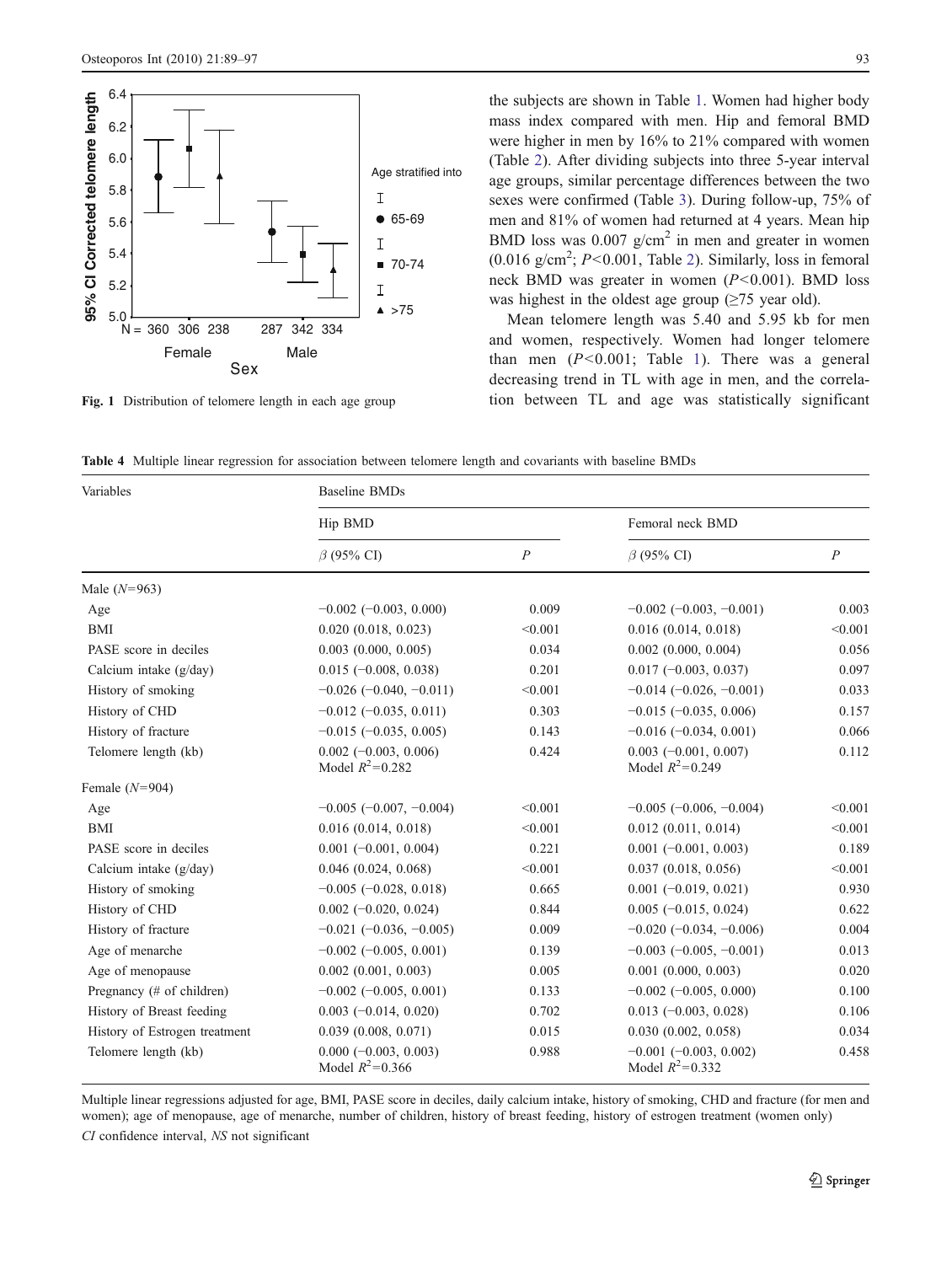$(P=0.037;$  Fig. [1\)](#page-4-0). There was no correlation between TL and age in women  $(P=0.784)$ .

Table [4](#page-4-0) shows the regression coefficients of the association between telomere length, other covariants, and hip and femoral neck BMD at baseline. Age and BMI showed the strongest association in both sexes. In women, age of menopause, age of menarche, estrogen treatment/replacement therapy, and history of previous fracture were also significant covariates. In addition, PASE score and dietary calcium intake were also significantly correlated with BMD at baseline. However, in these multivariate analyses, TL was not associated with BMD in either sex.

To examine if TL could predict bone loss, the analysis was repeated using change in BMD after 4 years (Table 5). Age was the only significant factor associated with change in hip BMD. PASE score was significantly correlated with bone loss at both total hip and femoral neck in men, while history of fracture was also associated with change in hip BMD in women. TL was not associated with change in BMD in either site in men or women.

Table 5 Multiple linear regres-

To further explore the association between baseline or loss of BMD and TL, a subgroup analysis was performed. In order to minimize the effect of chronological age, subjects were stratified by sex and age groups of 5 years (65–69, 70–74, and 75 and above). The effect of TL and covariants were analyzed by linear regression in each of these three different age groups. Only a weak association between TL and baseline hip and femoral neck BMD was found in men between 70 and 74 years (Table [6](#page-6-0)). However, TL only accounts for up to 1.6% of the variance of baseline BMD. The effect of TL on the risk of osteoporosis was explored by logistic regressions with correction for confounding covariates. In both whole sample and age group stratified analyses, TL was not a significant risk factor for osteoporosis of the hip in either sex (Table [7](#page-6-0)).

# Discussion

Two recent clinical studies suggest that leukocyte telomere length could be a marker of biological aging of bone and

Hip BMD Femoral neck BMD  $\beta$  (95% CI)  $P$   $\beta$  (95% CI)  $P$ Male (N=727) Age  $-0.001 (-0.001, 0.000)$  <0.001 0.000 (−0.001, 0.000) 0.470 BMI 0.000 (0.000, 0.001) 0.409 0.000 (−0.001, 0.000) 0.297 PASE score in deciles 0.001 (0.000, 0.002) 0.034 0.001 (0.000, 0.002) 0.026 Calcium intake (g/day) 0.005 (−0.002, 0.012) 0.130 0.005 (−0.003, 0.014) 0.216 History of smoking −0.003 (−0.007, 0.001) 0.137 −0.004 (−0.009, 0.001) 0.115 History of CHD −0.004 (−0.011, 0.003) 0.267 0.004 (−0.004, 0.012) 0.351 History of fracture −0.002 (−0.008, 0.004) 0.561 −0.003 (−0.010, 0.005) 0.457 Telomere length (kb) 0.001 (0.000, 0.002) 0.0090 0.001 (−0.001, 0.003) 0.208 Model  $R^2 = 0.046$  $= 0.046$  Model  $R^2 = 0.020$ Female  $(N=735)$ Age −0.001 (−0.001, 0.000) 0.003 0.000 (−0.001, 0.000) 0.330 BMI −0.001 (−0.001, 0.000) 0.071 0.000 (−0.001, 0.001) 0.704 PASE score in deciles 0.000 (−0.001, 0.001) 0.495 0.000 (−0.001, 0.001) 0.552 Calcium intake (g/day) 0.001 (−0.007, 0.009) 0.836 0.005 (−0.006, 0.016) 0.355 History of smoking  $-0.005$  (-0.014, 0.003) 0.234  $-0.001$  (-0.012, 0.011) 0.870 History of CHD 0.001 (−0.007, 0.010) 0.728 0.002 (−0.009, 0.013) 0.679 History of fracture 0.006 (0.000, 0.012) 0.036 0.005 (−0.002, 0.013) 0.149 Age of menarche 0.000 (−0.001, 0.001) 0.887 0.000 (−0.001, 0.002) 0.607 Age of menopause 0.000 (−0.001, 0.001) 0.377 0.000 (−0.001, 0.001) 0.991 Pregnancy (# of children) 0.000 (−0.001, 0.001) 0.949 0.000 (−0.002, 0.001) 0.712 History of breast feeding −0.003 (−0.009, 0.003) 0.372 −0.004 (−0.012, 0.005) 0.400 History of estrogen treatment −0.002 (−0.013, 0.010) 0.781 −0.004 (−0.019, 0.011) 0.573 Telomere length (kb)  $-0.000 (-0.001, 0.001)$  0.896 0.000 (−0.001, 0.001) 0.844 Model  $R^2 = 0.026$  $= 0.026$  Model  $R^2 = 0.008$ sions for association between telomere length and covariants with changes in BMDs after 4 years CI confidence interval, NS not significant Multiple linear regressions adjusted for age, BMI, PASE score in deciles, daily calcium intake, history of smoking, CHD and fracture (for men and women); age of menopause, age of menarche, number of children, history of breast feeding, history of estrogen treatment (women only)

Variables Changes in BMDs after 4years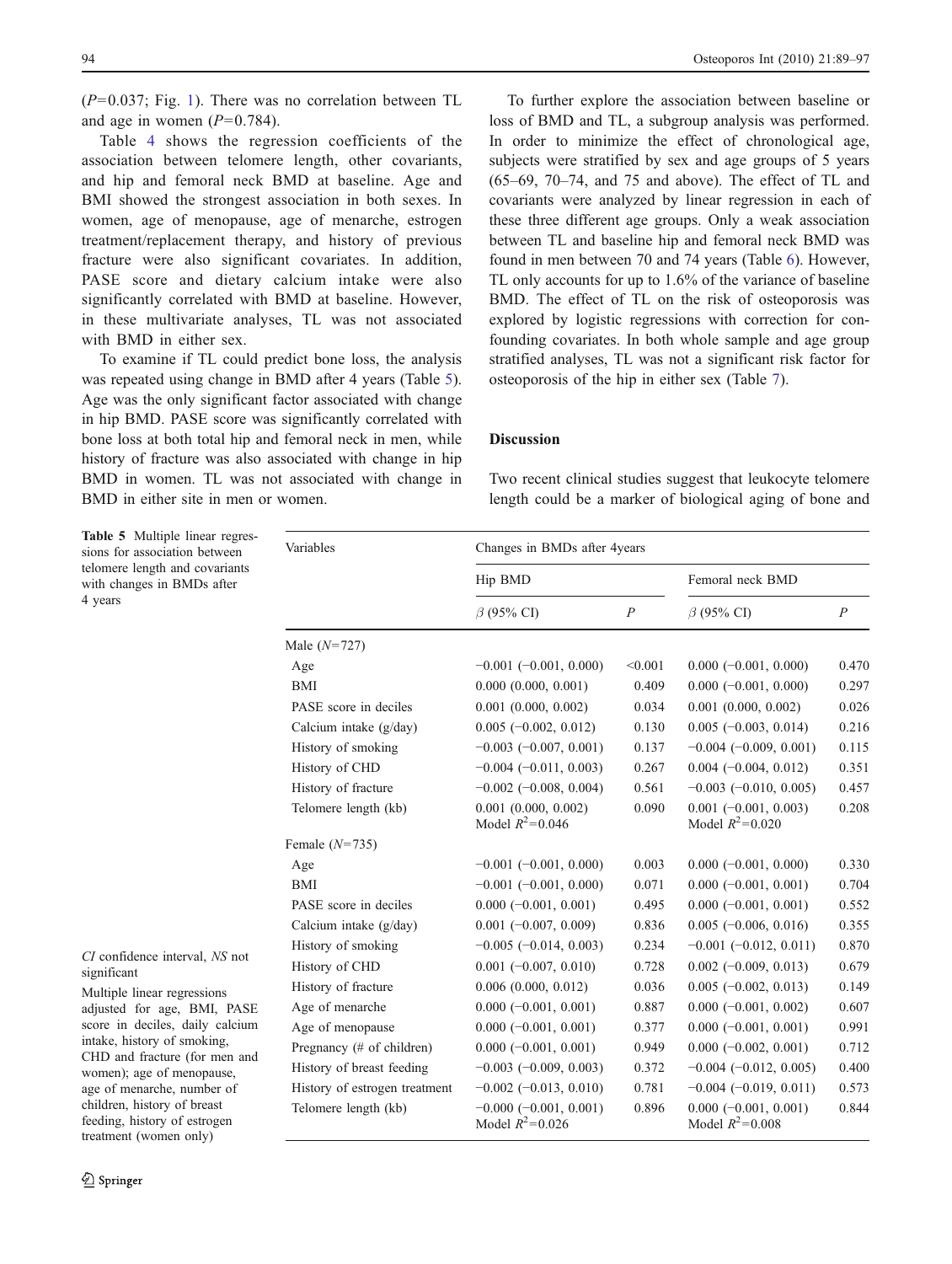NS not significant

<span id="page-6-0"></span>

| <b>Table 6</b> Multiple linear regres-<br>sions for association between<br>BMDs and tertiled telomere<br>length groups in each of the                                                                              |                             | Age groups | Male          |                  | Female        |                |
|--------------------------------------------------------------------------------------------------------------------------------------------------------------------------------------------------------------------|-----------------------------|------------|---------------|------------------|---------------|----------------|
|                                                                                                                                                                                                                    |                             |            | Partial $R^2$ | $\boldsymbol{P}$ | Partial $R^2$ | $\overline{P}$ |
| three age groups                                                                                                                                                                                                   | <b>Baseline BMD</b>         |            | $N = 963$     |                  | $N = 904$     |                |
|                                                                                                                                                                                                                    | Hip                         | $65 - 69$  | 0.003         | 0.406            | 0.001         | 0.599          |
|                                                                                                                                                                                                                    |                             | $70 - 74$  | 0.016         | 0.019            | 0.000         | 0.925          |
| Multiple linear regressions<br>adjusted for BMI, smoking<br>status, history of CHD and<br>fracture (for men and women);<br>age of menopause, age of<br>menarche, number of children,<br>history of breast feeding, |                             | $\geq$ 75  | 0.000         | 0.844            | 0.000         | 0.798          |
|                                                                                                                                                                                                                    | Femoral neck                | $65 - 69$  | 0.001         | 0.697            | 0.009         | 0.083          |
|                                                                                                                                                                                                                    |                             | $70 - 74$  | 0.013         | 0.039            | 0.000         | 0.955          |
|                                                                                                                                                                                                                    |                             | $\geq$ 75  | 0.002         | 0.431            | 0.001         | 0.640          |
|                                                                                                                                                                                                                    | Change in BMD after 4 years |            | $N = 727$     |                  | $N = 735$     |                |
|                                                                                                                                                                                                                    | Hip                         | $65 - 69$  | 0.000         | 0.965            | 0.003         | 0.371          |
|                                                                                                                                                                                                                    |                             | $70 - 74$  | 0.005         | 0.222            | 0.003         | 0.408          |
|                                                                                                                                                                                                                    |                             | $\geq$ 75  | 0.015         | 0.079            | 0.001         | 0.719          |
|                                                                                                                                                                                                                    | Femoral neck                | $65 - 69$  | 0.000         | 0.883            | 0.001         | 0.804          |
| history of estrogen treatment                                                                                                                                                                                      |                             | $70 - 74$  | 0.0.03        | 0.377            | 0.006         | 0.236          |
| (women only)                                                                                                                                                                                                       |                             | $\geq$ 75  | 0.008         | 0.208            | 0.001         | 0.764          |

bone loss [\[25](#page-8-0), [26\]](#page-8-0), and the need for studies with large sample size and prospective design was pointed out. Our report attempted to continue to address this research question using large numbers of men and women examining changes in BMD prospectively. No association between TL and baseline BMD or changes in BMD was observed, although associations between bone loss and other well-known factors such as age, BMI, physical activity, calcium intake, age of menopause, and estrogen use were observed. This conclusion may appear different from two previous studies [\[25](#page-8-0), [26\]](#page-8-0). However, many factors should be considered in the comparison between this and previous studies. Firstly, the mean age of this cohort was approximately 72 years, compared with the age range of 71–86 years for men in one study [[25](#page-8-0)] and 48 years for women in the other, although one third of women were postmenopausal [\[26](#page-8-0)]. In examining association between TL and BMD, large numbers of subjects over a wide age range would be preferable. Our cohort did not include young or middle-aged subjects. This fact may also explain the lack of association between TL and age in our study. Secondly, bone loss may vary among different sites, as a result of factors other than biological aging, such as mechanical factors (body weight, physical activity). The contributory role of TL and these other factors may differ depending on the site. For example, mechanical factors and gravity may exert a greater influence in hip BMD compared with forearm. Only hip BMD was available in this study. In the other studies, the association between TL and BMD was only observed in forearm or spine but not in the hip. The findings of this study confirm the lack of association between TL and hip BMD.

Methodological differences in epidemiological studies of telomeres need to be addressed in comparing findings from different studies. We took advantage of the latest method

Table 7 Logistic regressions for association between clinical osteoporosis at the hip and tertiled telomere length groups in each of the three age groups

Logistic regressions adjusted for BMI, smoking status, history of CHD, and fracture (for men and women); age of menopause, age of menarche, number of children, history of breast feeding, history of estrogen treatment (women only)

OR odds ratio, CI confidence interval, NS not significant

| Age groups | Telomere length | Male $(N=963)$          |       | Female $(N=904)$       |       |  |
|------------|-----------------|-------------------------|-------|------------------------|-------|--|
|            | groups          | OR (95% CI)             | P     | OR (95% CI)            | P     |  |
| $65 - 69$  | TL 1            | $0.300(0.059-1.522)$    | 0.146 | $0.806(0.358-1.813)$   | 0.602 |  |
|            | TL2             | $0.136(0.014-1.296)$    | 0.083 | $0.608(0.257-1.439)$   | 0.258 |  |
|            | TL3             | Reference               |       | Reference              |       |  |
| $70 - 74$  | TL1             | $2.597(0.474 - 14.214)$ | 0.271 | $1.150(0.511 - 2.586)$ | 0.736 |  |
|            | TL <sub>2</sub> | $1.110(0.168 - 7.320)$  | 0.914 | $1.262(0.545 - 2.922)$ | 0.587 |  |
|            | TL3             | Reference               |       | Reference              |       |  |
| >75        | TL 1            | $0.875(0.328 - 2.336)$  | 0.789 | $0.886(0.416-1.889)$   | 0.755 |  |
|            | TL2             | $0.868(0.328 - 2.300)$  | 0.776 | $0.926(0.430-1.993)$   | 0.844 |  |
|            | TL3             | Reference               |       | Reference              |       |  |

2 Springer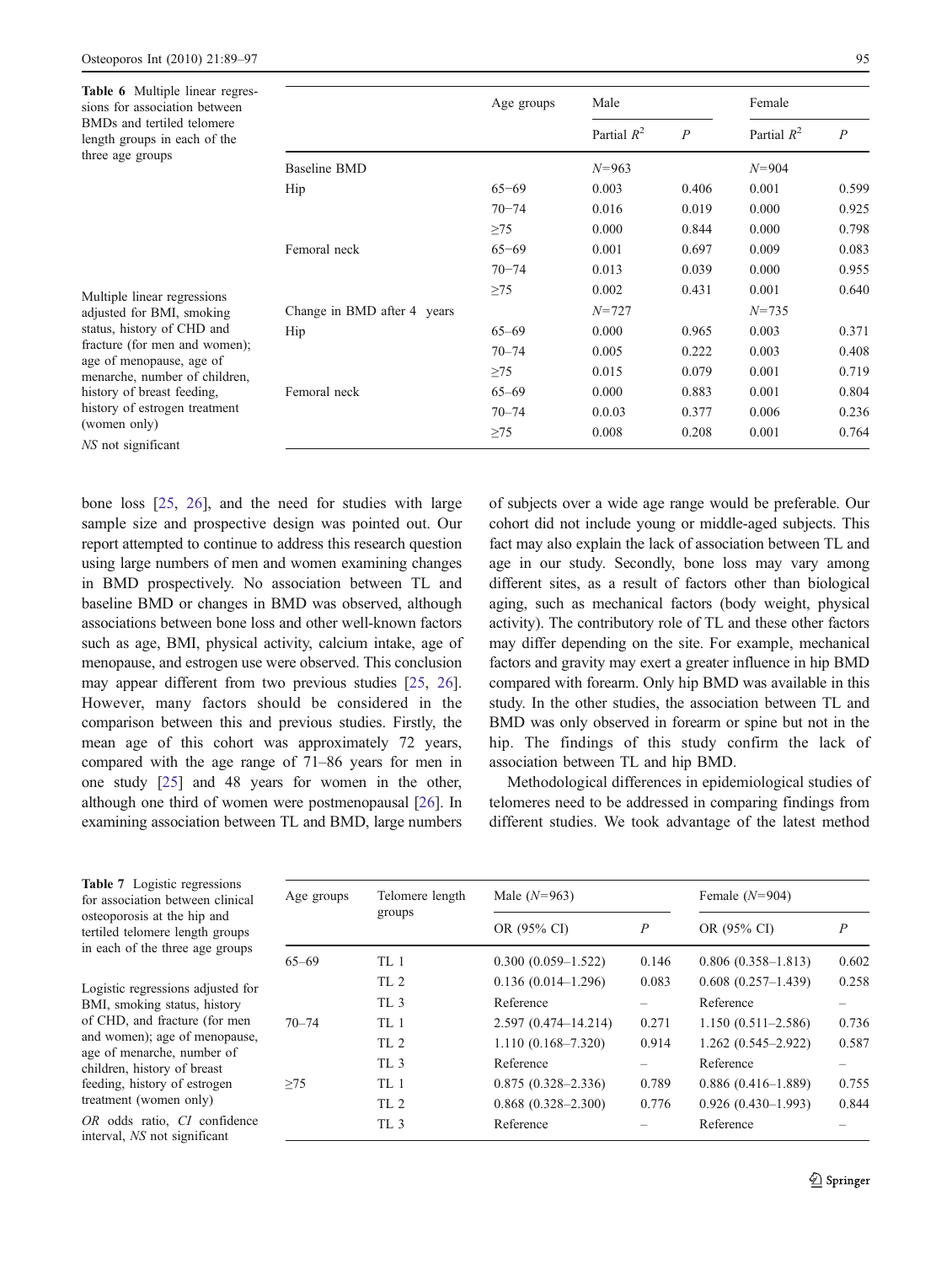<span id="page-7-0"></span>of qRT-PCR to measure TL with the benefits of high throughput and sensitivity to TL changes comparable to original TRF analysis [[33\]](#page-8-0). This method allows fast and reliable determination of TL length in such a large-scale epidemiological study. However, it has been pointed out that many methodological issues remain unresolved. The accuracy of the qRT-PCR method (used in this study) versus the southern blot analysis (used in the two previous studies [[25,](#page-8-0) [26\]](#page-8-0)) may be inferior as no study comparing the two methods have been carried out. [\[39](#page-8-0)]. Ideally in prospective studies, the rate of change in TL should also be measured in addition to the outcome being examined. The duration of follow-up over which TL changes can be detected is uncertain. The ability of current techniques to detect small changes in TL is uncertain.

In spite of the limitations in laboratory methodology, the strength of this study lies in the large numbers of men and women and the longitudinal design allowing changes in BMD to be examined. Furthermore, it represents the first report in a different racial population with a different lifestyle. Although TL may be a biological marker of bone aging, changes in BMD will be differentially affected by many other genetic and environmental factors between populations. Genetic polymorphisms determining the rate of bone loss may differ between different ethnic groups since there are ethnic differences in cross-sectional association between BMD and genetic polymorphisms [\[40](#page-8-0), [41](#page-8-0)]. Environmental factors may operate differently according to the BMD site being examined. For example, hip BMD may be more affected by lifestyle differences, being a weightbearing part of the skeleton.

In conclusion, no association was observed between TL and change in hip BMD in Chinese men and women aged 65 years and over. This finding does not necessarily negate the concept of TL as a biological marker of bone aging, since the age range studied was not wide and BMD at the hip site may be more affected by mechanical factors compared with other sites.

#### Conclusion

Leukocyte telomere length is not associated with baseline hip BMD or rate of bone loss in the elderly population of our study. Age itself appears to be the most important determinant of hip BMD and rate of bone loss in this site rather than telomere length.

Acknowledgments The study was supported by the Direct Grant from the Chinese University of Hong Kong, the Centre for Nutritional Studies, School of Public Health, and the Hong Kong Jockey Club Charities Foundation.

Conflicts of interest None.

#### References

- 1. Vogel T, Bitterling H, Dobler T et al (2006) Contemporary diagnostics and therapy of osteoporosis. Zentralbl Chir 131:401– 406
- 2. Meunier PJ, Delmas PD, Eastell R et al (1999) Diagnosis and management of osteoporosis in postmenopausal women: clinical guidelines. International Committee for Osteoporosis Clinical Guidelines. Clin Ther 21:1025–1044
- 3. Marshall D, Johnell O, Wedel H (1996) Meta-analysis of how well measures of bone mineral density predict occurrence of osteoporotic fractures. BMJ 312:1254–1259
- 4. Cauley JA, Hochberg MC, Lui LY et al (2007) Long-term risk of incident vertebral fractures. JAMA 298:2761–2767
- 5. Gnudi S, Sitta E, Fiumi N (2007) Bone density and geometry in assessing hip fracture risk in post-menopausal women. Br J Radiol 80:893–897
- 6. Cauley JA, Lui LY, Barnes D et al (2008) Successful skeletal aging: a marker of low fracture risk and longevity. The study of osteoporotic fractures (SOF). J Bone Miner Res 24(1):134–143
- 7. Leslie WD, Tsang JF, Lix LM (2008) Validation of ten-year fracture risk prediction: a clinical cohort study from the Manitoba Bone Density Program. Bone 43:667–671
- 8. Papaioannou A, Kennedy CC, Cranney A et al (2008) Risk factors for low BMD in healthy men age 50 years or older: a systematic review. Osteoporos Int 20:507–518
- 9. Aviv A, Levy D, Mangel M (2003) Growth, telomere dynamics and successful and unsuccessful human aging. Mech Ageing Dev 124:829–837
- 10. Martens UM, Chavez EA, Poon SSS et al (2000) Accumulation of short telomeres in human fibroblasts prior to replicative senescence. Exp Cell Res 256:291–299
- 11. Murnane JP, Sabatier L (2004) Chromosome rearrangements resulting from telomere dysfunction and their role in cancer. Bioessays 26:1164–1174
- 12. Pignolo RJ, Suda RK, McMillan EA et al (2008) Defects in telomere maintenance molecules impair osteoblast differentiation and promote osteoporosis. Aging Cell 7:23–31
- 13. Goronzy JJ, Fujii H, Weyand CM (2006) Telomeres, immune aging and autoimmunity. Exp Gerontol 41:246–251
- 14. van der Harst P, van der Steege G, de Boer RA et al (2007) Telomere length of circulating leukocytes is decreased in patients with chronic heart failure. J Am Coll Cardiol 49: 1459–1464
- 15. Magana JJ, Gomez R, Cisneros B et al (2008) Association of interleukin-6 gene polymorphisms with bone mineral density in Mexican women. Arch Med Res 39:618–624
- 16. Perez A, Ulla M, Garcia B et al (2008) Genotypes and clinical aspects associated with bone mineral density in Argentine postmenopausal women. J Bone Miner Metab 26:358–365
- 17. Styrkarsdottir U, Halldorsson BV, Gretarsdottir S et al (2008) Multiple genetic loci for bone mineral density and fractures. N Engl J Med 358:2355–2365
- 18. Tran BN, Nguyen ND, Eisman JA et al (2008) Association between LRP5 polymorphism and bone mineral density: a Bayesian meta-analysis. BMC Med Genet 9:55
- 19. Kiel DP, Demissie S, Dupuis J et al (2007) Genome-wide association with bone mass and geometry in the Framingham Heart Study. BMC Med Genet 8(Suppl 1):S14
- 20. Richards JB, Rivadeneira F, Inouye M et al (2008) Bone mineral density, osteoporosis, and osteoporotic fractures: a genome-wide association study. Lancet 371:1505–1512
- 21. Takayanagi H, Sato K, Takaoka A et al (2005) Interplay between interferon and other cytokine systems in bone metabolism. Immunol Rev 208:181–193